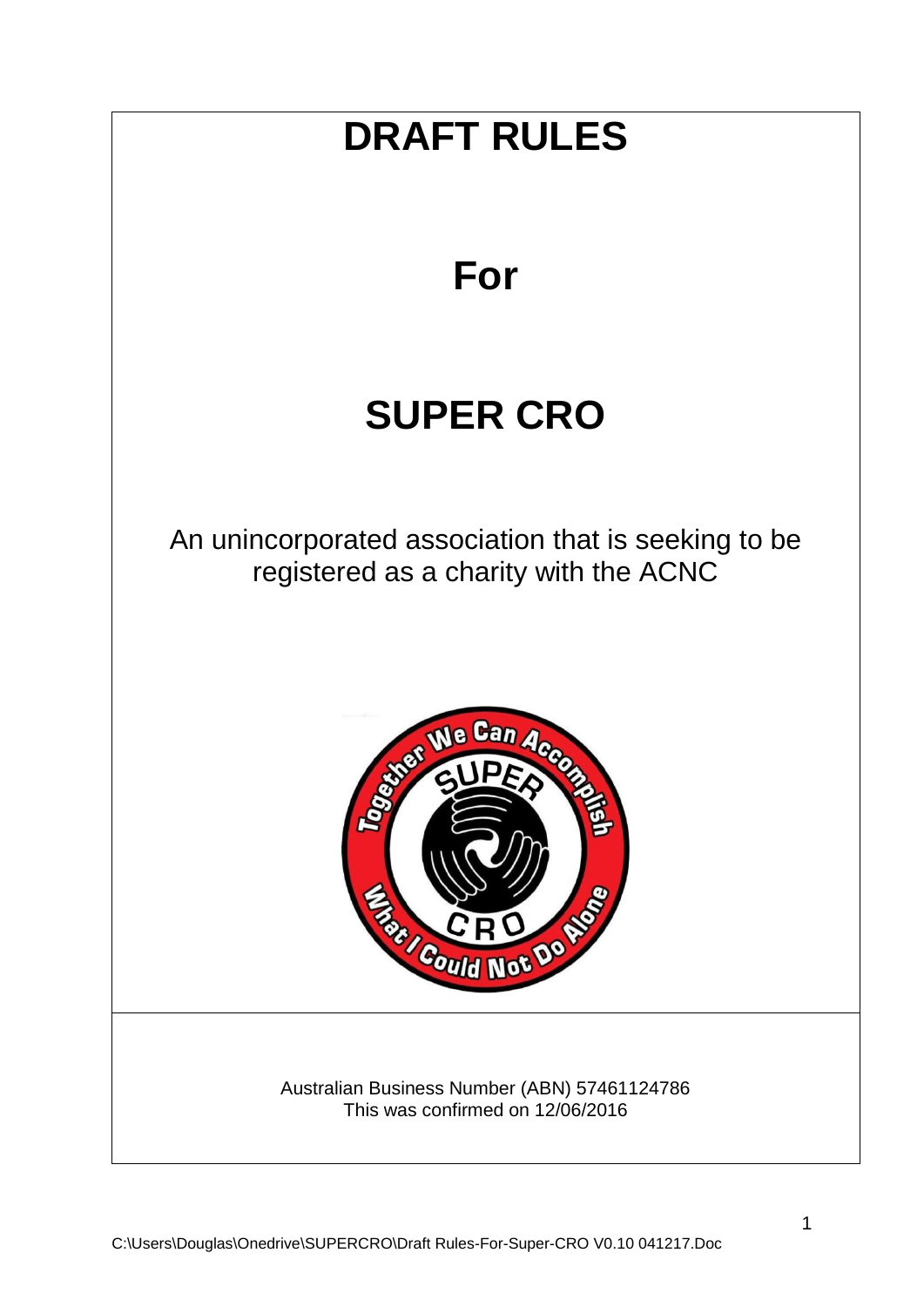# **Table of Content**

<span id="page-1-0"></span>

| <b>Table of Content</b>                                      | $\boldsymbol{2}$        |
|--------------------------------------------------------------|-------------------------|
| <b>Definition</b><br>1.                                      | $\mathbf{3}$            |
| Preliminary<br>2.                                            | 3                       |
| <b>Alteration of Rules</b><br>3.                             | $\mathbf{3}$            |
| 4. Charitable purposes and not-for-profit status             | 4                       |
| <b>Advancing Health</b>                                      | $\overline{4}$          |
| <b>Advancing Education</b>                                   | $\overline{4}$          |
| Advocating                                                   | $\overline{4}$          |
| Other                                                        | $\overline{4}$          |
| <b>Indemnity</b><br>5.                                       | $\overline{\mathbf{4}}$ |
| <b>Funds and assets</b><br>6.                                | 5                       |
| <b>Financial year</b><br>7.                                  | 5                       |
| <b>Record-keeping</b><br>8.                                  | 5                       |
| <b>Contracts</b><br>9.                                       | 6                       |
| 10.<br><b>Membership</b>                                     | $6\phantom{1}6$         |
| 11.<br><b>Registry of Members</b>                            | $\overline{7}$          |
| 12.<br><b>Members' access to documents</b>                   | $\overline{7}$          |
| 13.<br>The committee                                         | $\overline{7}$          |
| <b>Duties of the committee</b><br>14.                        | 8                       |
| 15.<br><b>Committee meetings</b>                             | 9                       |
| <b>General meetings of members</b><br>16.                    | 9                       |
| 17.<br><b>Dispute resolution process</b>                     | 11                      |
| <b>Discipline members</b><br>18.                             | 11                      |
| 19.<br><b>Winding up</b>                                     | 12                      |
| 20.<br>Template rules for a charitable association           | 12                      |
| <b>Checklist: Preparing to use the template rules</b><br>21. | 13                      |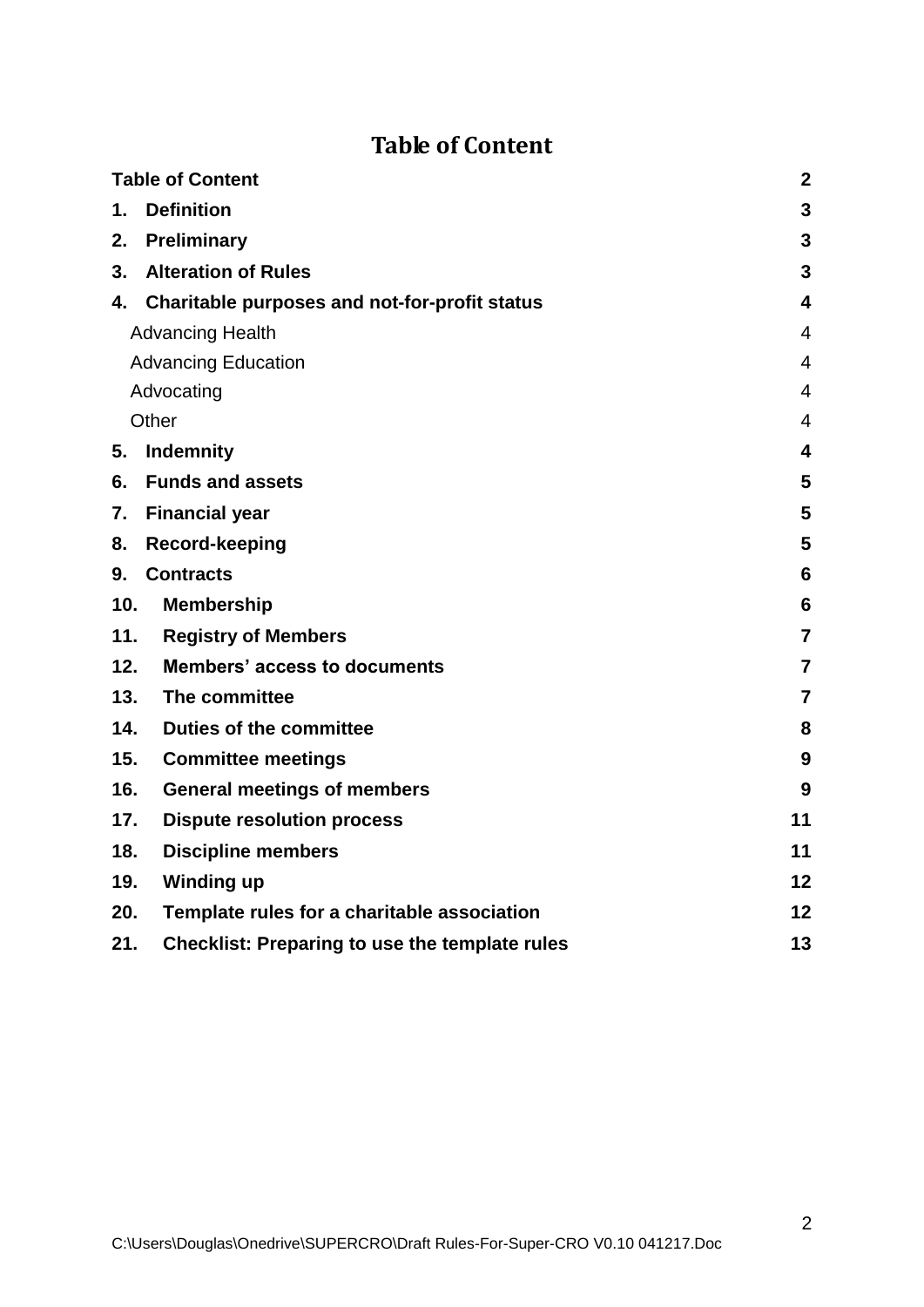# <span id="page-2-0"></span>**1. Definition**

In these rules, words and phrases have the meaning set out below:

- 1. ACNC means the Australian Charities and Not-for-profits Commission.
- 2. ACNC Act means Australian Charities and Not-for-profits Commission Act 2012 (Cth) as amended from time to time.
- 3. AGM means annual general meeting.
- 4. Association means the unincorporated association described in rule 2.
- 5. Committee and committee member(s) means the association's committee of management and the members of the committee of management respectively (see rule13).
- 6. General meeting means the meetings of members of the association as described in rule 15, consisting of AGMs and special general meetings.
- 7. Purposes means the charitable purposes of the association as described in rule 4.
- 8. Registered charities means charities registered with the ACNC.
- 9. Special resolution means a resolution of members:
	- Of which at least 21 days' notice of the meeting at which it will be considered has been given to members, and
	- That is passed at a general meeting by 75% or more of the members voting (who are eligible to vote), voting in favour of it.

## <span id="page-2-1"></span>**2. Preliminary**

- 1. The name of the association is SUPER CRO.
- 2. The association is unincorporated.
- 3. The association is established to be, and continue as, a charity.
- 4. These rules are intended to be binding on members of the association and enforceable by courts in New South Wales.

## <span id="page-2-2"></span>**3. Alteration of Rules**

- 1. Subject to rule 3.2 below, these rules may be changed, added to, or replaced by special resolution of the association's members at a general meeting. This includes a change to the association's name.
- 2. The members must not pass a special resolution that amends these rules if passing it causes the association to no longer be a charity.
- 3. The association may do all things that help it to achieve these purposes, in accordance with these rules.
- 4. The association and its committee may only do things and use the income and assets of the association (including those held on trust for the association or its purposes) for the purposes.
- 5. The association must operate consistently with legal requirements for registered charities.
- 6. The association must not distribute any income or assets, directly or indirectly, to its members.
- 7. Rule 3.6 does not stop the association from doing the following things, provided they are done in good faith (fairly and honestly):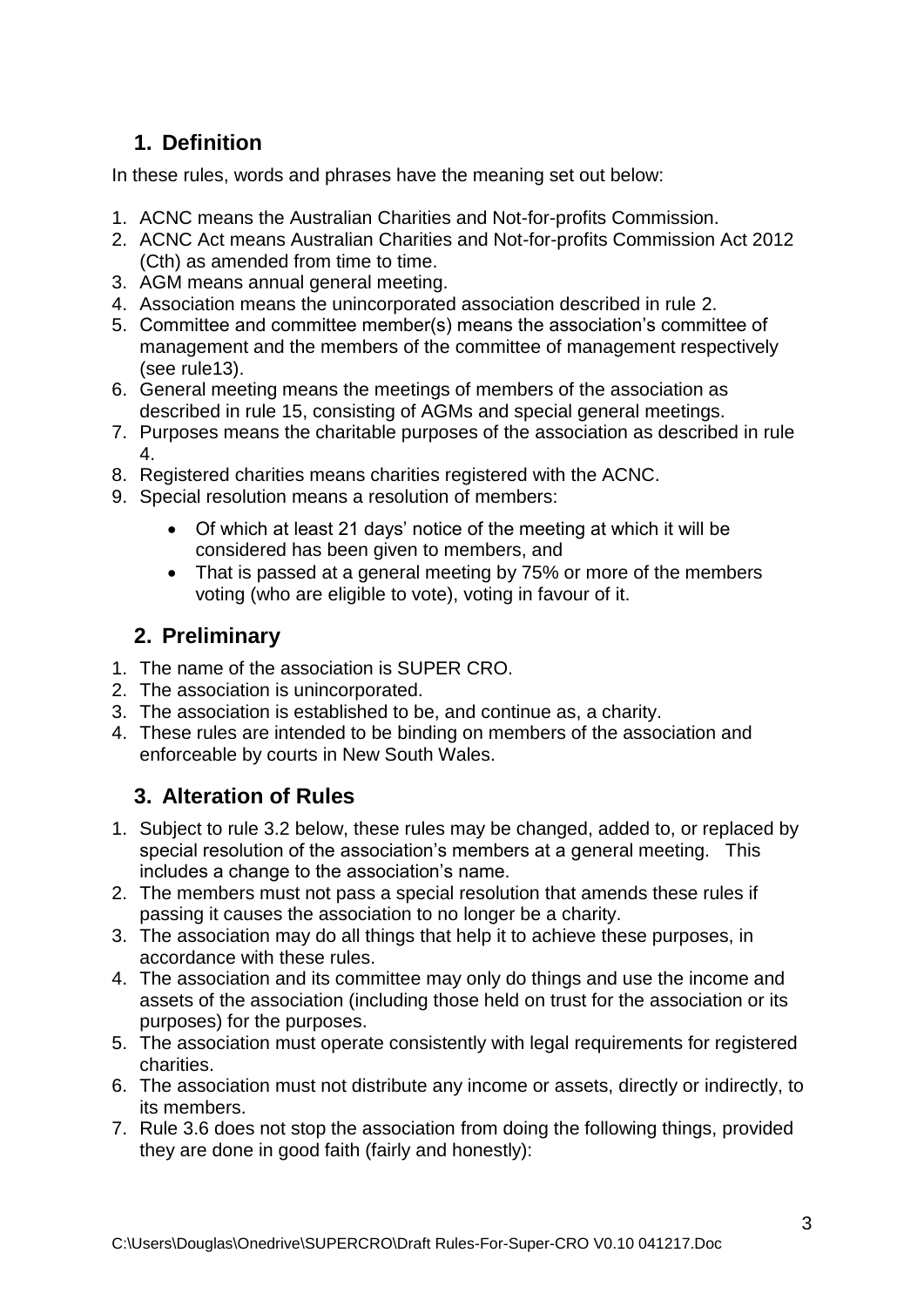- 8. paying a member for goods or services they have provided or expenses they have properly incurred at fair and reasonable rates or rates more favourable to the association, or
- 9. making a payment or providing a benefit to a member in carrying out the association's charitable purpose(s).

## <span id="page-3-0"></span>**4. Charitable purposes and not-for-profit status**

1. The association (Super CRO) is established to be a charity and will pursue the following charitable purposes in respect of the distress of mental illness or trauma:

### <span id="page-3-1"></span>*Advancing Health*

- 2. Advancing the health of individuals with lived experience of mental distress or trauma (consumers) by undertaking any of the following activities:
	- 2.1.providing community health services focused on the treatment of and recovery from mental distress or trauma;
	- 2.2.facilitating access to the services in i) above;
	- 2.3.providing patient transport services to and from community health centres where necessary;
	- 2.4.establishing and/or supporting peer support groups;
	- 2.5.providing education and support to the carers, family and friends of consumers;
	- 2.6.undertaking research into the causes, diagnosis, treatment and/or management of consumers, and publishing the results of that research; and
	- 2.7.providing training for medical professionals regarding the most recent developments in best practice for consumers

### <span id="page-3-2"></span>*Advancing Education*

- 3. Creating an online library for consumers and their carers, family and friends at [www.supercro.com;](http://www.supercro.com/) and
- 4. Creating a public museum which is focused on the development and history of Consumer Run Organisations.

### <span id="page-3-3"></span>*Advocating*

5. Supporting or opposing a change to any law, policy or practice in the Commonwealth, a state, a territory or another country which impacts on consumers, in particular, opposing Section 195 of the NSW Mental Health Act (2007), namely, *The provisions of sections 3, 68 and 105 are intended to give guidance in the administration of this Act and do not create, or confer on any person, any right or entitlement enforceable at law.*

#### <span id="page-3-4"></span>*Other*

<span id="page-3-5"></span>6. Other similar purposes beneficial to consumers and/or the general public

### **5. Indemnity**

1. To the extent possible under law, members (including committee members) are entitled to be indemnified out of the assets held for the association for any debts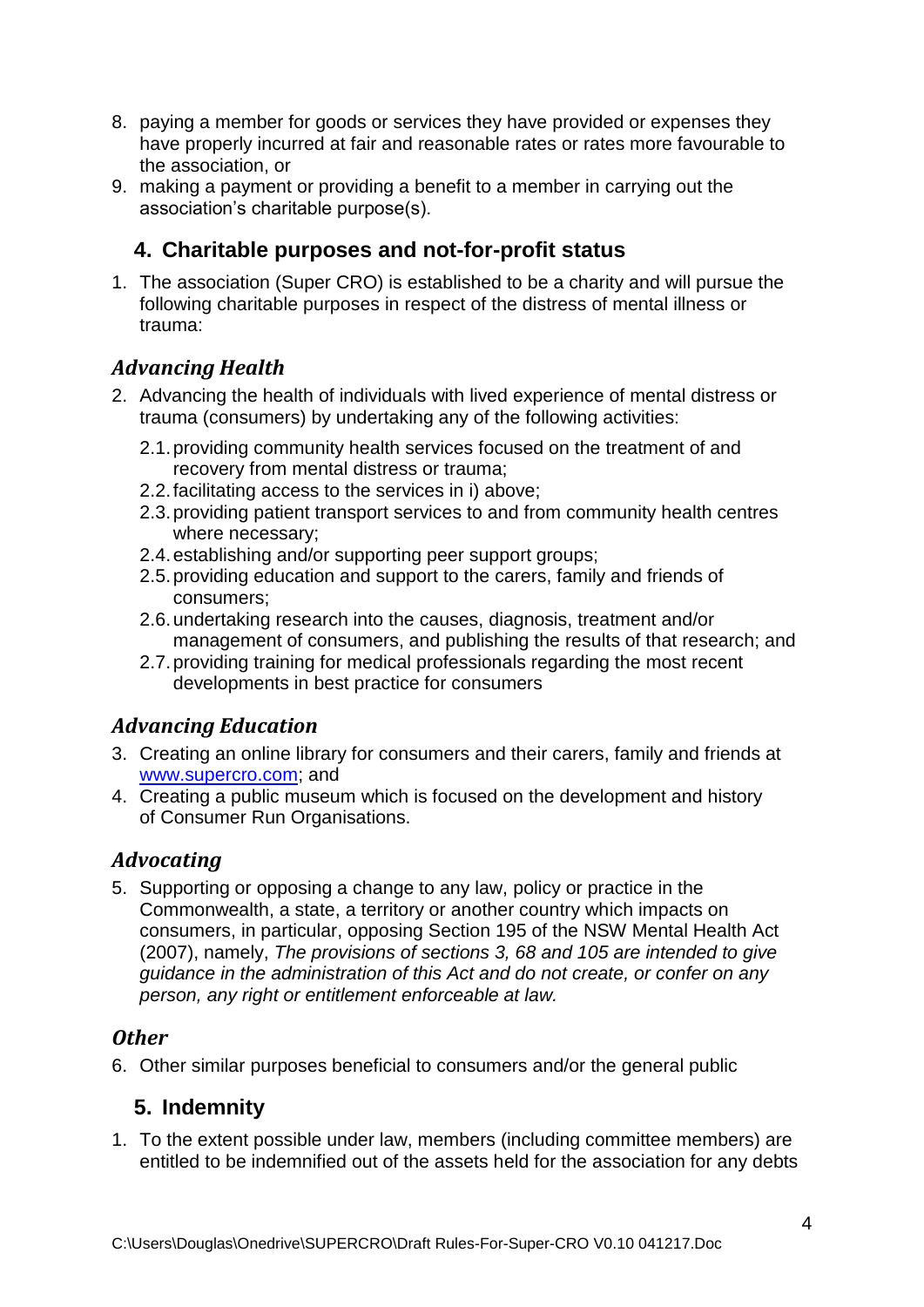or liabilities incurred personally by a member when acting on behalf of the association, so long as the member was:

- 2. authorised by the association to take that action, and
- 3. acting in good faith (fairly and honestly) and in the best interests of the association.
- 4. This indemnity is a continuing obligation and is enforceable by a person even if that person is no longer a member of the association. This indemnity only applies to the extent that the person is not otherwise entitled to be indemnified and is not actually indemnified by another person (including an insurer under an insurance policy).
- 5. To the extent permitted by law, and if the committee considers it appropriate, the association may pay or agree to pay a premium for a contract insuring a person who is or has been a member of the association (including a committee member) against any liability incurred by that person as a member of the association (including as a committee member).

## <span id="page-4-0"></span>**6. Funds and assets**

- 1. The committee must establish policies about the holding and management of funds and assets on behalf of the association or its purposes, and that set out who oversees these funds and assets and who can make decisions about them.
- 2. The association must satisfy any obligations that apply to the use of assets over which a trust exists.
- 3. The association can receive funding from:
	- joining and annual membership fees
	- donations
	- grants
	- fundraising
	- interest, and
	- any other lawful sources approved by the committee that are consistent with furthering the association's purposes.

## <span id="page-4-1"></span>**7. Financial year**

1. The financial year of the association is from 1 July to 30 June, unless the committee passes a resolution to change the financial year.

### <span id="page-4-2"></span>**8. Record-keeping**

- 1. The association must make and keep written financial records that:
	- correctly record and explain the association's transactions and financial position and performance, and
	- enable true and fair financial statements to be prepared and to be audited.
- 2. The association must also keep written records that correctly record its operations, and be able to produce these records if required by law.
- 3. The association must retain its records for at least seven years, or as otherwise required by the ACNC Act or any other laws that may apply (for example, taxation law).
- 4. The committee members must take reasonable steps to ensure that the association's records are kept safe.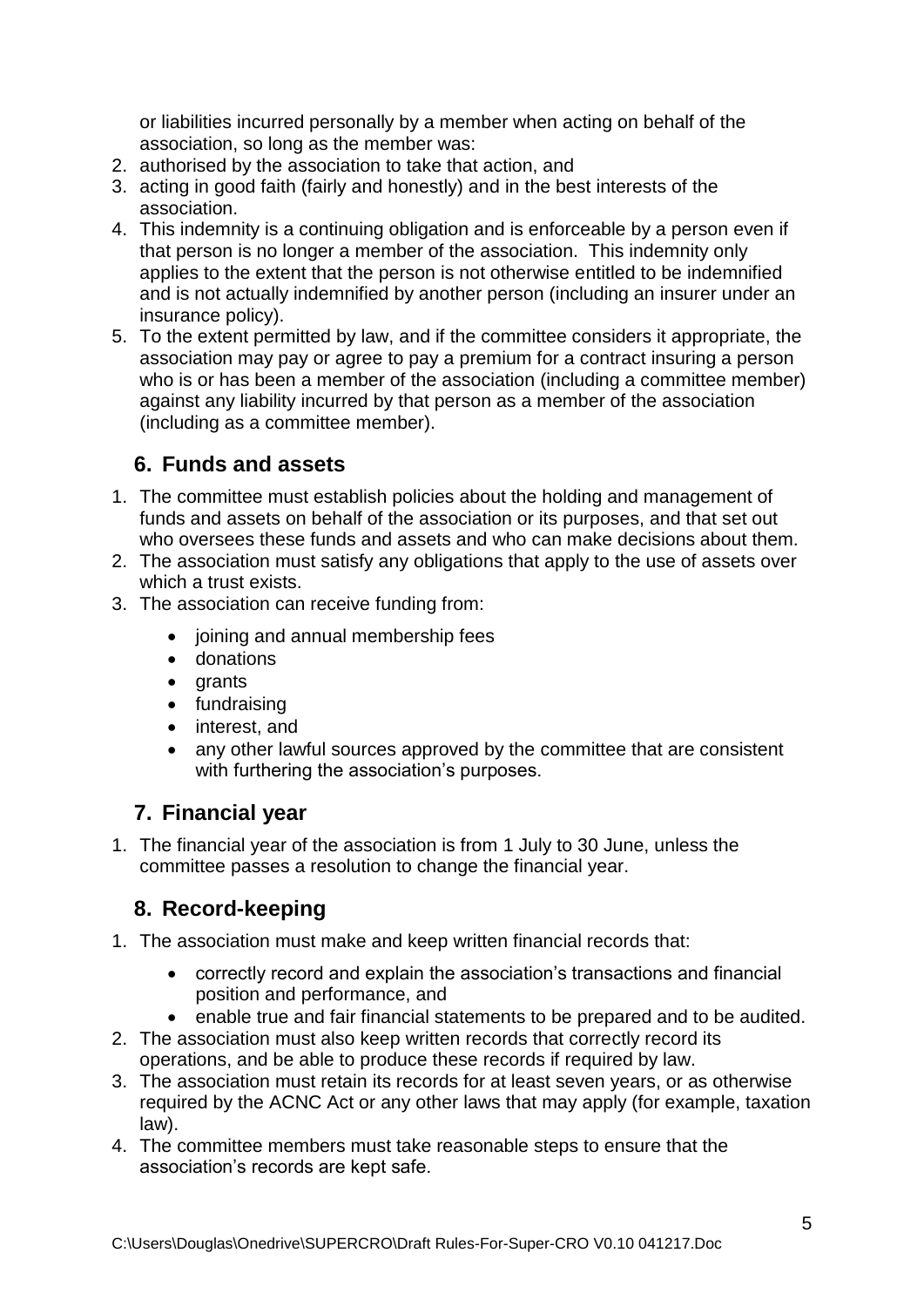## <span id="page-5-0"></span>**9. Contracts**

- *1.* As an unincorporated association, the association cannot enter into contracts in its own name but only in the collective names of three or more individuals appointed by the committee.
- 2. The individuals who enter into the contract under the previous rule may elect to re-execute a contract if one or more of the individuals is no longer a member of the association, in which case the committee shall point one or more individuals in their place.

## <span id="page-5-1"></span>**10. Membership**

- 1. Membership is open to anyone who supports the purposes and agrees to be bound by these rules any such person can apply to join the association either as a Active Member, Associate Member or Friend of the SUPER CRO. Active Membership = free, Associate Membership = \$20.00, Friends of the SUPER  $CRO = $50.00$ 
	- An Active Member is a person with lived experience of mental distress or trauma background who is involved in actively running the SUPER CRO.
	- An Associate Member is a person with lived experience of mental distress or trauma background
	- A Friend is anybody who supports the purpose of the SUPER CRO, however they cannot vote or move a motion at meetings of the SUPER CRO.
- 2. The committee decides the process for receiving and approving or rejecting membership applications.
- 3. After the committee has approved or rejected a membership application, the committee must write to the applicant within 30 days to tell them whether their application was approved or rejected. If an application is rejected, the association does not have to give reasons.
- 4. The committee can propose to set or change joining fees and membership fees for members. Joining and membership fee proposals must be approved by a majority of members voting at a general meeting.
- 5. Members must pay any membership fee and any unpaid joining fee within one month of being asked. If a member does not pay in time, their membership may be suspended by the committee. If the member does not pay all amounts owing within six months of their membership being suspended, their membership may be cancelled by the committee.
- 6. When membership is suspended, a member cannot exercise their members' rights such as voting at a general meeting.
- 7. A person immediately stops being a member if:
	- their membership is cancelled under these rules
	- they resign by writing to the committee; or
	- they die.
- 8. If a member resigns, the association is not required to refund any joining and membership fees already paid.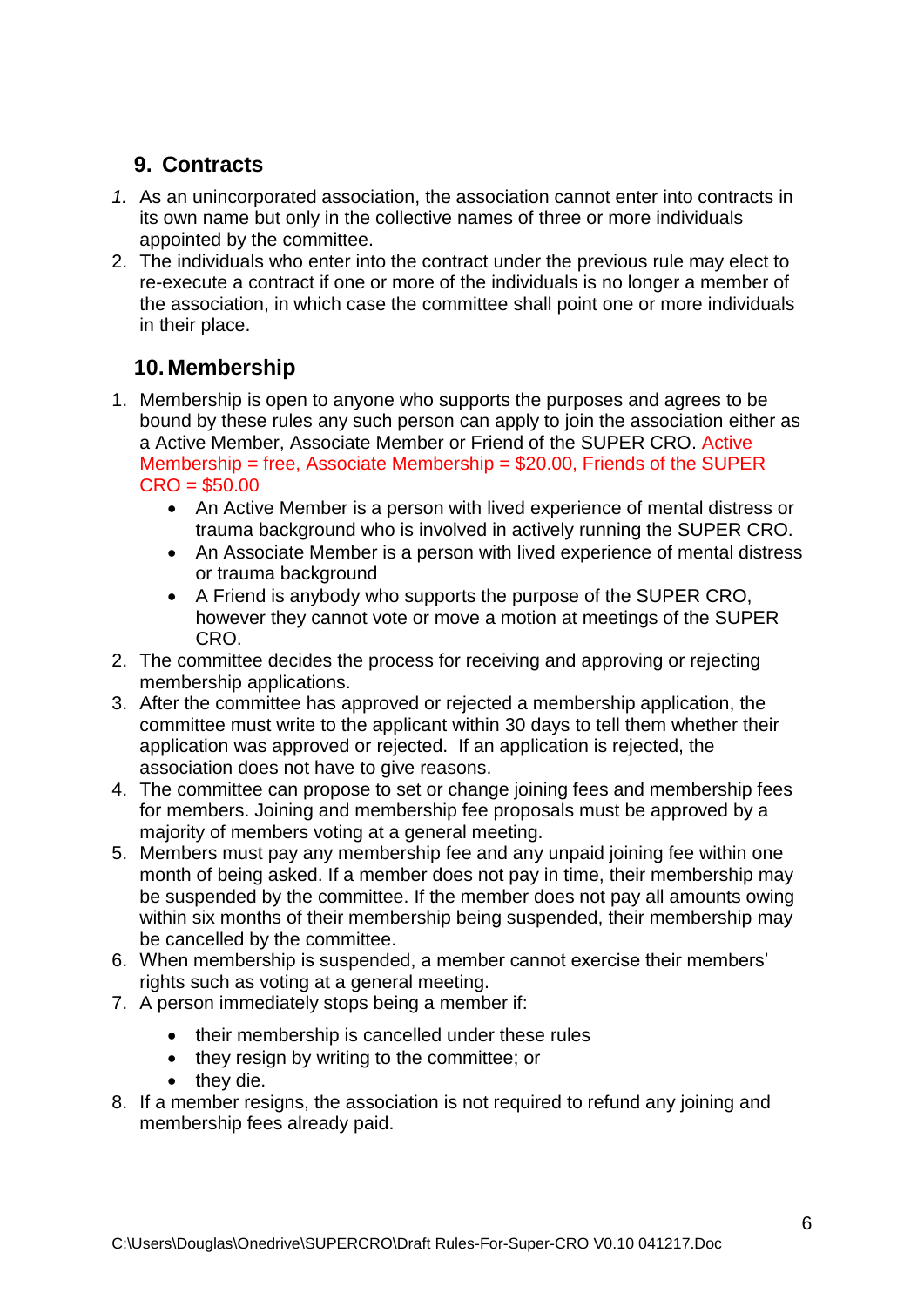## <span id="page-6-0"></span>**11. Registry of Members**

- 1. The association must maintain a register of members.
- 2. Members' names and contact details (an email address is sufficient instead of other contact details, if the committee approve this) must be entered in the register of members when membership is approved. A person becomes a member when their name is entered on the register.
- 3. The committee must record the date that a person stops being a member of the association in the register of members as soon as possible after the person stops being a member.
- 4. If a member requests that access to their details on the register of members be restricted, the committee may decide whether access will be restricted and will notify the member of its decision.

### <span id="page-6-1"></span>**12. Members' access to documents**

- <span id="page-6-3"></span>1. A member may make reasonable requests to inspect (at a reasonable time) the:
	- rules of the association
	- general meeting minutes, and
	- register of members.
- <span id="page-6-4"></span>2. A member may make reasonable requests for copies of the documents requested under rule 12.1. The association can charge a reasonable fee for providing copies.
- 3. Members may only use information that is accessed in accordance with rules [1](#page-6-3) or [2](#page-6-4) for lawful and proper purposes related to the association.
- 4. Subject to rule [5,](#page-6-5) the association must provide access to documents or copies requested under rules [1](#page-6-3) and [2](#page-6-4) within a reasonable time.
- <span id="page-6-5"></span>5. The association can refuse to provide access or copies, or provide only limited access, if the documents contain confidential, personal, employment, commercial or legal matters, or if granting the request would breach a law or could cause damage or harm to the association, or if the request is otherwise unreasonable.
- 6. Members cannot inspect or get copies of committee meeting minutes or parts of the minutes, unless the committee specifically allows it.

### <span id="page-6-2"></span>**13.The committee**

- 1. The association is governed by the committee that is made up of committee members. The role of the committee is to ensure that the association is responsibly managed and pursues its purposes.
- 2. The committee can exercise all powers and functions of the association (consistently with these rules, relevant Australian laws and requirements for registered charities), except for powers and functions that the members are required to exercise at a general meeting (under these rules, relevant Australian laws or requirements for registered charities).
- 3. The committee can delegate any of its powers and functions to a committee member, a sub-committee, a staff member or a member, other than the power of delegation or a duty that applies to the committee or particular committee member under Australian laws.
- 4. Committee members are elected by a ballot of members of the association at a general meeting.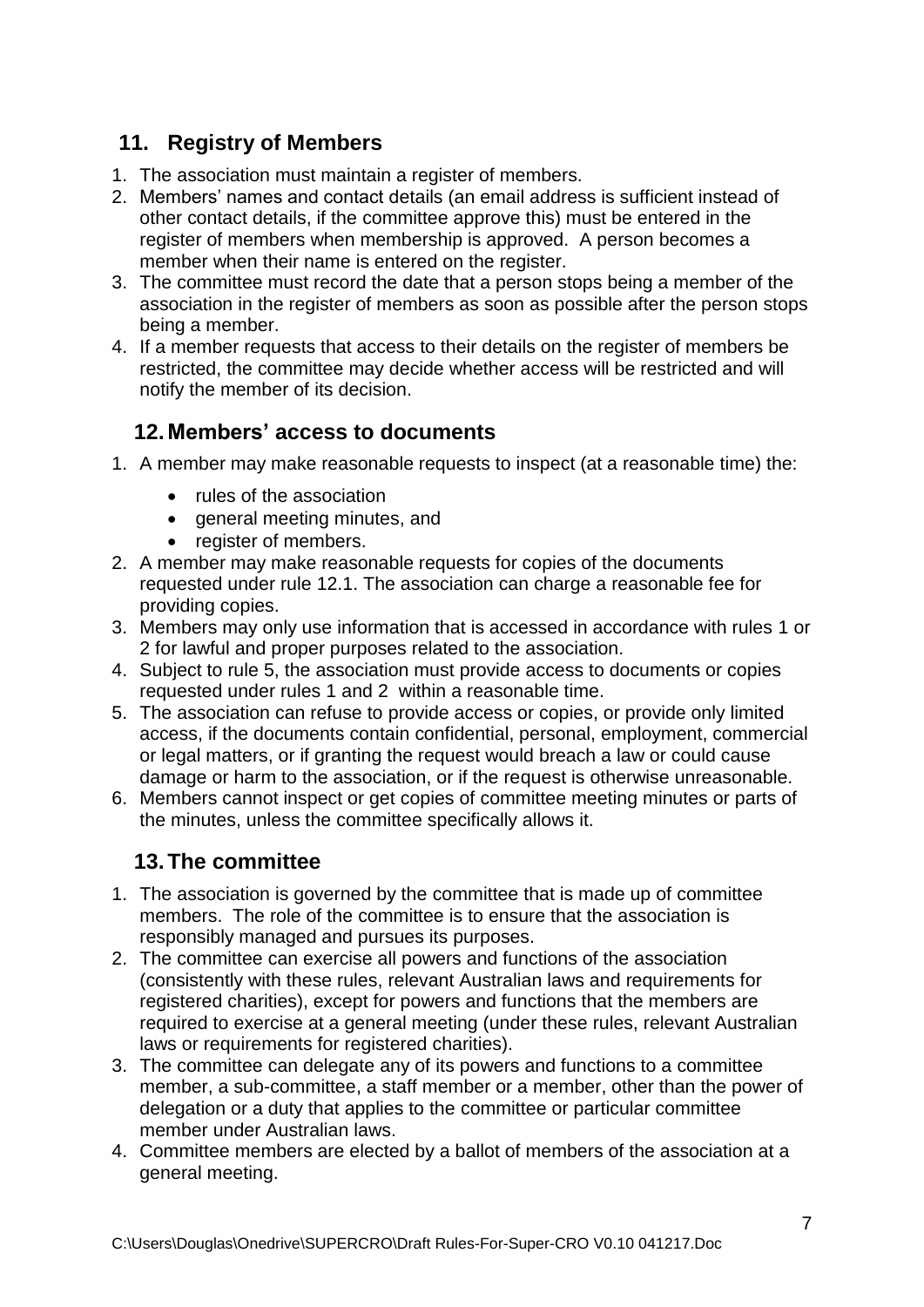- 5. The committee is made up of a minimum of four committee members.
	- Chairperson
	- Vice Chairperson
	- Secretary
	- Treasurer
- 6. At the first committee meeting after each AGM, the committee must appoint a committee member as Chairperson (Chair).
- 7. The committee may appoint and remove committee members to and from any positions (such as Chairperson, Deputy Chairperson, Treasurer and Secretary) and decide their responsibilities in those roles.
- 8. Each committee member finishes their time on the committee at the end of the next AGM after they were appointed, but they can be elected again.
- 9. A member can nominate to be on the committee by writing to the committee or at a general meeting where an election for the committee is held. Another member must support their nomination.
- 10.To be eligible to be a committee member, a person:
	- 10.1. must not be ineligible to be a responsible person under the ACNC Act
	- 10.2. must be nominated under rule 13.9
	- 10.3. must give the association their signed consent to act as a committee member of the association, and
	- 10.4. must be a member of the association at the time of their nomination, appointment, and for the duration of their time on the committee.
- 11.If the number of eligible applicants nominated to be committee members is equal to the number of committee members required, the chair may declare the positions filled without holding a ballot.
- 12.A committee member stops being on the committee if they:
	- resign, by writing to the committee
	- stop being a member of the association
	- are removed by a resolution of members of the association
	- are absent without the consent of the committee from all meetings of the committee held during a period of six months
	- become ineligible to be a responsible entity (committee member) under the ACNC Act, or
	- die.
- 13.If a committee member stops being on the committee before the next AGM, the committee can temporarily appoint a member of the association to fill the vacancy on the committee until the next AGM

### <span id="page-7-0"></span>**14. Duties of the committee**

- 1. Among its other responsibilities, the committee is responsible for making sure that:
	- accurate minutes of general meetings and committee meetings are made and kept
	- other records are kept in accordance with rules 14.1, and
	- documents of the association are made available to members in accordance with rules 12.1 to 12.6.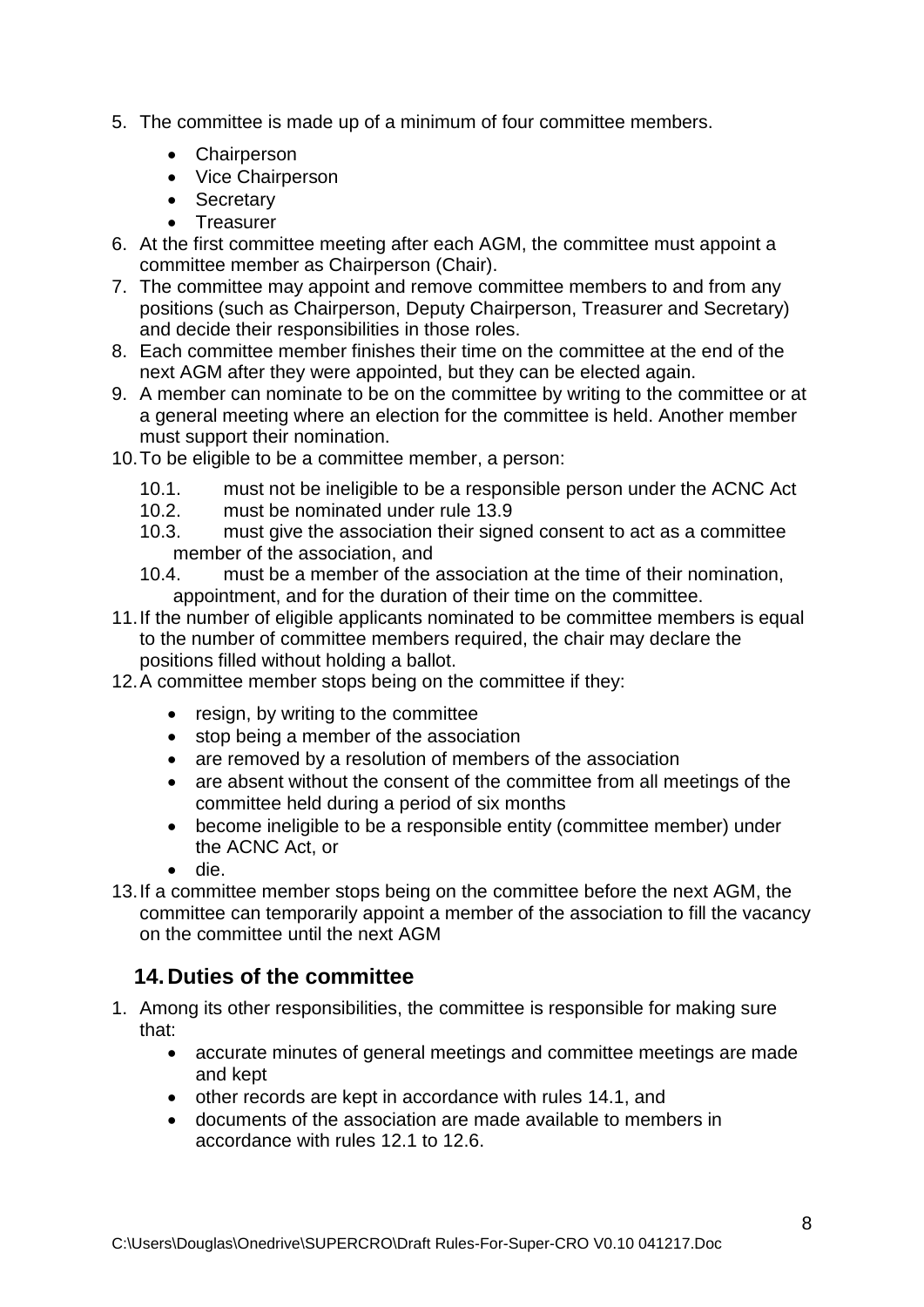- 2. Committee members must:
	- comply with their legal duties under Australian laws and ensure that the association complies with its duties under Australian laws, and
	- meet the requirements for responsible entities (committee members) of registered charities and comply with the duties described in governance standard 5 of the regulations made under the ACNC Act which are:
	- to exercise their powers and discharge their duties with the degree of care and diligence that a reasonable individual would exercise if they were a committee member of the association
	- to act in good faith (fairly and honestly) in the best interests of the association and to further the charitable purpose(s) of the association set out in rule [4,](#page-3-0)
	- not to misuse their position as a committee member
	- not to misuse information they gain in their role as a committee member
	- to disclose any perceived or actual material conflicts of interest
	- to ensure that the financial affairs of the association are managed responsibly, and
	- not to allow the association to operate while it is insolvent.
- 3. For clarity, rule 14.2 is intended to require compliance with the ACNC governance standards as amended or modified from time to time.

### <span id="page-8-0"></span>**15. Committee meetings**

- 1. A committee member can call a meeting by giving seven days' notice of a meeting to committee members unless the meeting is an urgent meeting (in which case reasonable notice must be given).
- 2. The committee can decide how often it meets, and the way in which it meets, including by allowing committee members to attend through technology, so long as it allows everyone to communicate.
- 3. The Chair will chair committee meetings. If the Chair does not attend, the committee members can choose who will chair that meeting.
- 4. A resolution is passed if more than half of the committee members voting at the committee meeting vote in favour of the resolution.
- 5. A majority (more than half) of committee members must be present (either in person or through the use of technology) for the meeting to be validly held (this is the quorum for committee meetings).
- 6. The committee can allow circular resolutions. To pass a circular resolution, each committee member must agree to it in writing, including by email or other electronic communication, and it is passed once the last committee member has agreed to it.
- 7. If there are an even number of committee members considering a resolution and the voting for and against the resolution is tied, the Chair may exercise an additional vote.

### <span id="page-8-1"></span>**16.General meetings of members**

<span id="page-8-2"></span>1. General meetings of members can be called by the committee. The committee must call a general meeting if requested by a group of members making up at least 10% of members who are entitled to vote at general meetings. The members must state in the request any resolution to be proposed at the meeting.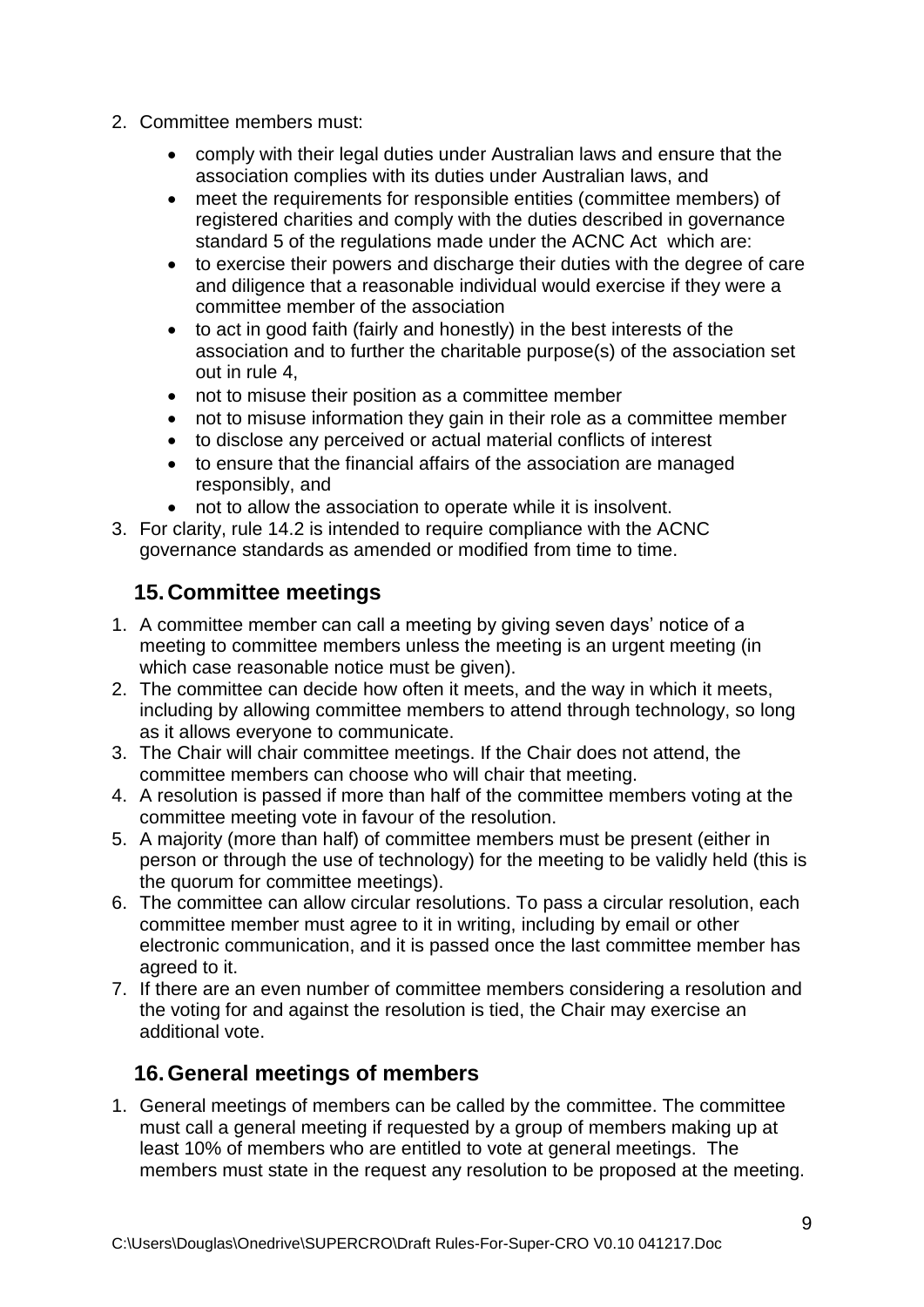- 2. If the committee does not call and hold a meeting where requested to do so under rule [1](#page-8-2) within two months of the request, 50% or more of the members who made the request may call and arrange to hold a general meeting. The meeting must be held within three months from the time the request was made and as far as possible, should follow the procedures for calling general meetings set out in these rules. The members are entitled to claim any reasonable expenses that they incur in calling the meeting from the assets of the association.
- 3. At least 10% of the members that are entitled to vote at the meeting must be present at a general meeting (either in person or through technology that allows for clear and simultaneous (interactive) communication of all meeting participants), for the meeting to be held (this is the quorum for general meetings).
- 4. Written notice of general meetings must be provided to all members (and the association's auditor or reviewer, if one is appointed) at least 21 days before the meeting. Notice to members must be sent to the members' contact addresses listed on the register of members.
- 5. Any notice of general meetings must include the meeting details (including whether the meeting is to be held in two or more places and the technology that will be used to facilitate this), proposed issues to be discussed and resolutions to be moved at that meeting.
- 6. The association must hold its first AGM within 18 months of being formed. After that the association must hold an AGM at least once in every calendar year, at which it provides reports to members about the financial position and activities of the association.
- 7. The ordinary business of the AGM is to confirm the minutes of the previous AGM, receive reports and statements on the previous financial year, and elect committee members. The notice of the AGM must include any special business or resolutions to be considered.
- 8. A group of at least 10% of members who are eligible to vote at a general meeting can propose resolutions to be voted on at a general meeting by writing to the committee advising them of the proposed resolutions, so long as requirements to notify members of the resolutions prior to the general meeting can be met, which will depend on the type of resolution proposed.
- 9. Any resolution proposed under rule 15.8 must be considered at the next general meeting held no more than two months after the date the committee is notified of the request to present a resolution to members. This rule does not limit any other right that a member has to propose a resolution at a general meeting.
- 10.The Chair (see rule 13.6 and 13.7) will chair general meetings. If the Chair does not attend, the members at the meeting can choose another committee member to be the Chair for that meeting. The Chair is responsible for the conduct of the general meeting, and for this purpose must give members a reasonable opportunity to make comments and ask questions (including to the auditor or reviewer (if any)).
- 11.Each member has one vote.
- 12.A resolution (other than a special resolution) is passed if more than half of the members present at a general meeting vote in favour of the resolution.
- 13.Votes may be held by a show of hands or written ballot, or another method that the Chair decides is fair and reasonable in the circumstances. If a vote is held initially by show of hands, any member can request a vote be held again by written ballot. If a vote of the members is tied, the Chair of the meeting does not have an additional, deciding vote and shall declare that the motion has failed.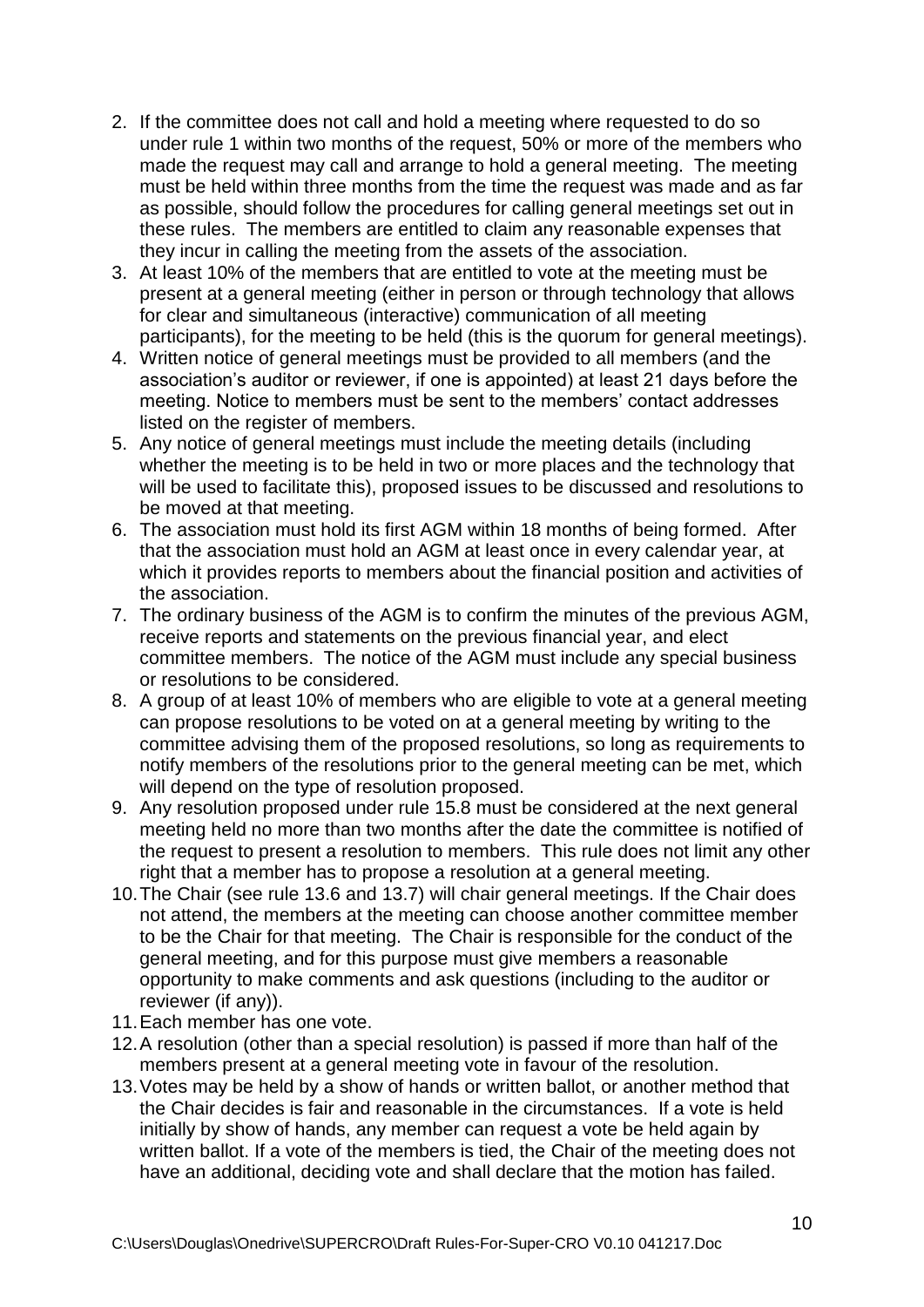- 14.The Chair can adjourn the meeting if there are not enough members at the meeting (a quorum – see rule 16.3) within 30 minutes of the meeting start time, or if there is not enough time at a meeting to consider all business. A new notice must be sent to members for the adjourned meeting (but does not have to comply with time for notice requirements, unless the adjourned meeting is more than 21 days after the original meeting date). Only unfinished business may be dealt with at a resumed meeting. The Chair must adjourn the meeting if a majority of members entitled to vote at the meeting direct the Chair to do so.
- 15.On a show of hands, the Chair's decision is conclusive evidence of the result of the vote.
- 16.The Chair and the meeting minutes do not need to state the number or proportion of the votes in favour or against on a show of hands.

## <span id="page-10-0"></span>**17. Dispute resolution process**

- 1. If there is a dispute between a member or committee member and:
	- one or more members, and
	- one or more committee members
- 2. the parties involved must first attempt to resolve the dispute between themselves within a period of at least 14 days from the date the dispute is known to all parties involved.
- 3. If the dispute cannot be resolved between the people involved, the committee must be notified, and a dispute resolution process must be put in place by the committee. The committee may develop a policy regarding dispute resolution.
- 4. A dispute resolution process must allow each party a reasonable opportunity to be heard and/or submit arguments in writing, and should first attempt to resolve the dispute by the parties reaching agreement. If agreement cannot be reached, the committee may appoint an unbiased person to decide the outcome of the dispute. The unbiased person may be a member, non-member or professional mediator who is not connected with the dispute or the people involved in it.

### <span id="page-10-1"></span>**18. Discipline members**

- 1. The committee can take disciplinary action against a member of the association if it considers the member has breached these rules or if the member's behaviour is causing (or has caused) damage or harm to the association. The committee must follow a disciplinary process in accordance with rule 17.4. The committee may choose to adopt a more detailed discipline policy, dealing with issues such as rights to appeal.
- 2. Disciplinary action can include warning a member, or suspending or cancelling the member's membership. It cannot include a fine. Membership cannot be suspended for more than 12 months.
- 3. The committee must write to the member to tell them why they propose to take disciplinary action.
- 4. The committee must arrange a disciplinary procedure that meets these requirements:
- 5. the outcome must be determined by an unbiased decision-maker (who cannot be a committee member),
- 6. the member must have an opportunity to explain or defend themselves, and
- 7. the disciplinary procedure must be completed as soon as reasonably practical.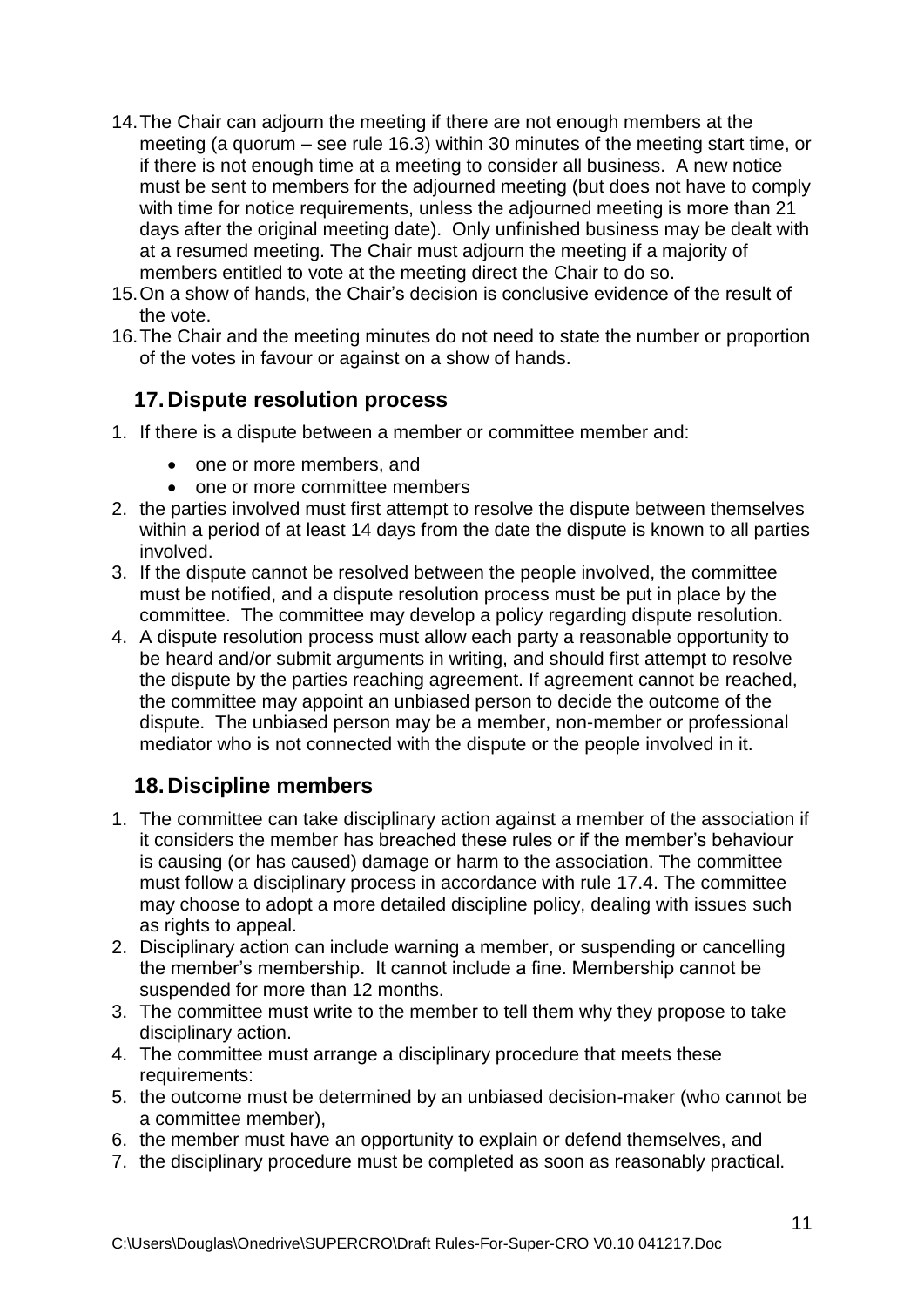- 8. The committee must notify the member of the outcome of the disciplinary procedure as soon as reasonably practical.
- 9. There will be no liability for any loss or injury suffered by a member as a result of any decision made in good faith (fairly and honestly) under rule 17.4.

### <span id="page-11-0"></span>**19.Winding up**

- 1. The association can be wound up by its members if the members pass a special resolution to wind up the association at a general meeting.
- 2. If the association is wound up, after it has paid all debts and other liabilities (including the costs of winding up), any remaining assets:
- 3. must not be distributed to the members or former members of the association, and
- 4. subject to the requirements of Australian laws and any Australian court order, must be distributed to another organisation or other organisations, with similar purposes, which is/are charitable at law, and which is/are not carried on for the profit or personal gain of members.
- 5. In making distributions upon winding up, the association must satisfy any obligations that apply to assets over which a trust exists.

### <span id="page-11-1"></span>**20.Template rules for a charitable association**

These template rules have been developed by the Australian Charities and Not-forprofits Commission (ACNC) with Justice Connect Not-for-profit Law and in close consultation with the ATO, state and territory government agencies and a number of professional advisors.

These template rules must be read in conjunction with our quidance regarding unincorporated associations.

#### **Who can use these rules?**

These template rules are intended to be used as a starting point for an unincorporated association that is seeking to be registered as a charity with the ACNC and therefore be eligible to apply for charity tax concessions and other benefits. In this document we use the word "association" to refer to unincorporated associations only, not incorporated associations.

The template rules are not intended for associations seeking to incorporate under state or territory laws, as each state and territory has its own rules and requirements (particularly for charitable purposes and fundraising).

If you intend incorporating, we recommend you consider the model rules for your state or territory and the [ACNC's template constitution for a charitable purpose](http://www.acnc.gov.au/ACNC/Publications/Templates/ConstitutionTemplate.aspx)  [company limited by guarantee.](http://www.acnc.gov.au/ACNC/Publications/Templates/ConstitutionTemplate.aspx) Read more about template governing documents at [www.acnc.gov.au/templates.](http://www.acnc.gov.au/templates)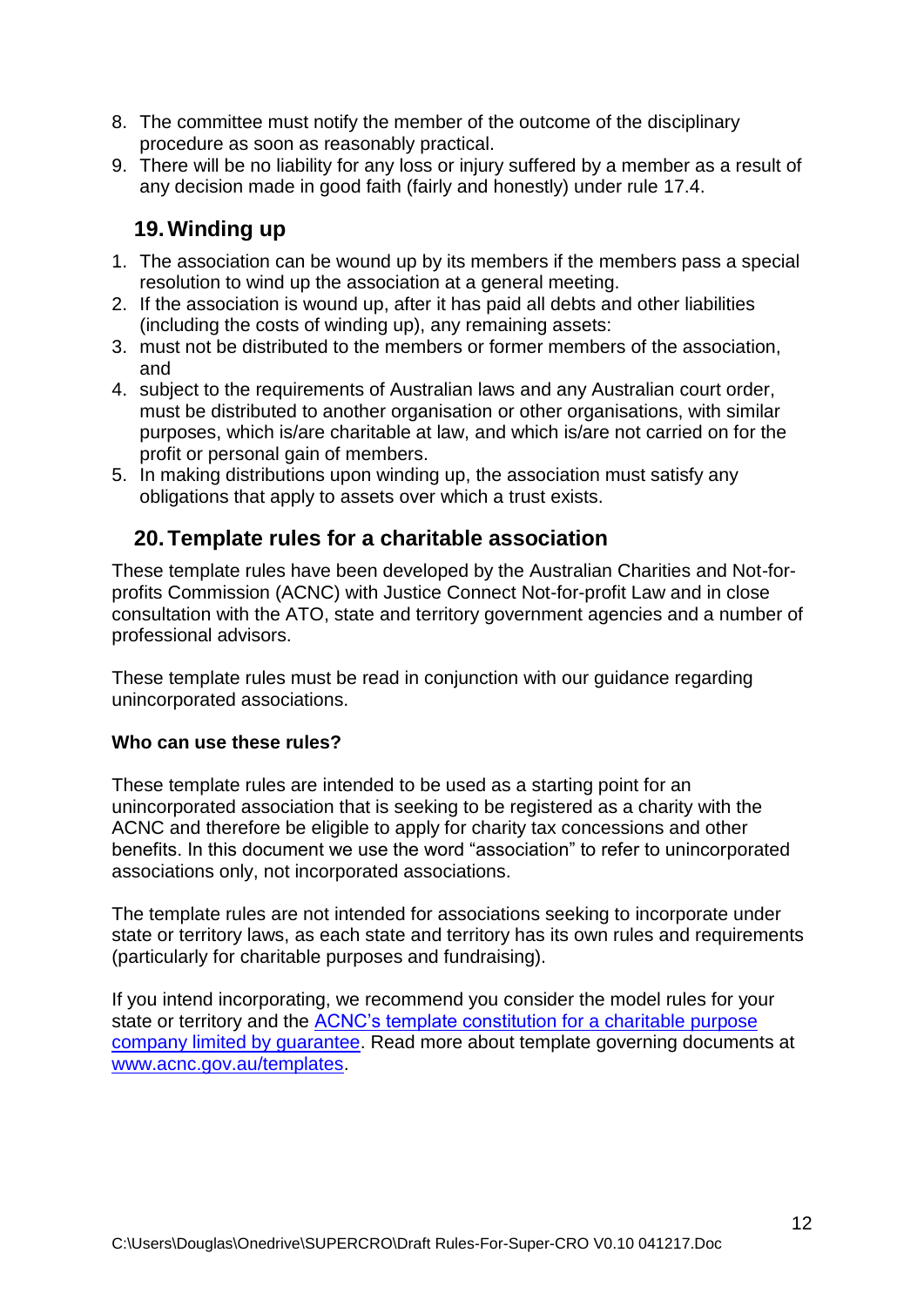#### **Who these rules may be suitable for**

These template rules may be useful for a small, member-based organisation which is governed by a committee, chiefly does it work through volunteers, has minimal assets and does work which has minimal risk. The rules are not suitable for organisations with corporate members (eg. members that are companies).

#### **How to use these rules**

Legally, an unincorporated association is not required to have any governing rules. However, many do, because they are helpful practically, and will greatly assist the association to meet ACNC registration requirements. The SUPER CRO working group have gone through and localised the rules for the SUPER CRO.

Once adopted, these template rules become the association's governing document, establishing a governance structure and some processes for decision-making and member involvement. Clauses that will assist the organisation to meet ACNC registration requirements are marked with an asterisk. Additional clauses may be also be added, such as to allow for proxies or postal ballots.

The rules should include the most important rules which govern the association. Other matters can be covered in policies or by-laws.

#### **Important Information**

These template rules are for general information purposes only. Charities should use these rules as a guide only, and adopt rules that are suitable for their own needs and circumstances.

Seek professional advice if you need help understanding these rules or to decide whether these rules (and this legal structure) are right for your charity. The ACNC's [general disclaimer,](http://acnc.gov.au/ACNC/About_ACNC/Site_information/Disclaimer/ACNC/Site/Disclaimer.aspx) which is set out on the ACNC's website, applies to these template rules. These rules reflect the law as at 3 March 2016.

#### <span id="page-12-0"></span>**21. Checklist: Preparing to use the template rules**

If you wish to adopt these rules for your unincorporated association before you apply to register with the ACNC, you will need to consider the issues set out in this checklist.

More information can be found at [acnc.gov.au/unincorporatedassociations.](http://www.acnc.gov.au/unincorporatedrules)

Do you know, or have you decided:

 $\boxtimes$  The name of your association and Australian Business Number (ABN) (cover page and rule 2)